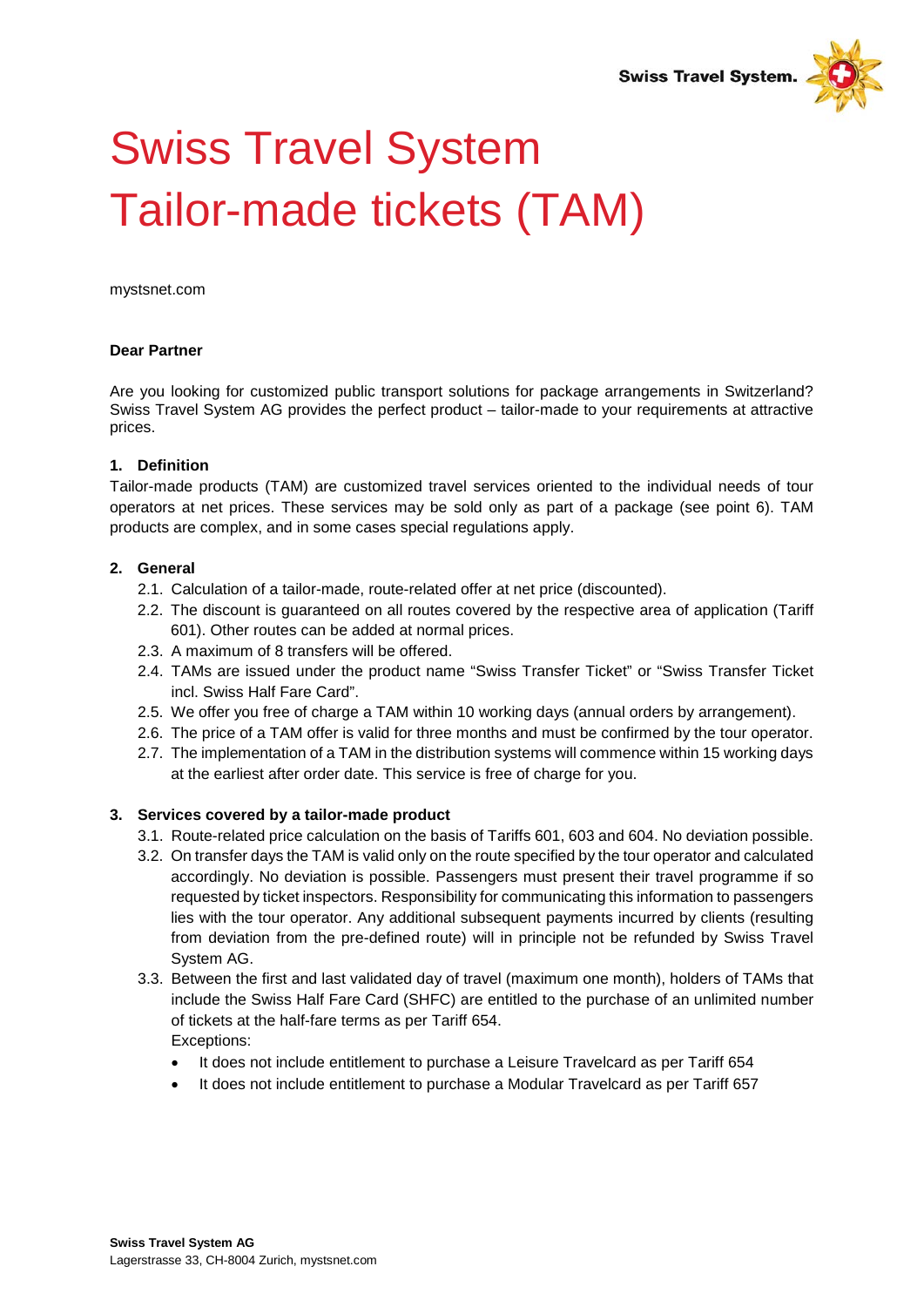- 3.4. On request, TAM offers can cover the FIT net prices for mountain excursions contractually negotiated between the KTU and STS AG. These prices will not be further discounted.
- 3.5. The purchase of RailAway offers with TAMs that include the SHFC (Half Fare tariff or, on transfer days, GA tariff) is possible. Important: RailAway combi services must be purchased before travel from the departure station; otherwise the reduced tariff can not be applied.
- 3.6. The Swiss Museum Pass is not included in TAM products.

# **4. Programming pre-conditions**

The processing and other costs involved in an offer are not to be underestimated, either before or after programming. To keep these costs under control, you as the tour operator must fulfil certain minimum requirements per offer. Any deviation from these requirements must first be authorized by Swiss Travel System AG.

- 4.1. The minimum price per TAM is CHF 100 (basis: adult, 2nd class).
- 4.2. In order to work on a cost-covering basis, minimum annual total sales of 100 articles or turnover of CHF 10,000 must be generated.
- 4.3. To enable you, as tour operator, to test new TAMs, you will be offered a maximum two-year test period. If the turnover target is not reached, the TAM products will no longer be activated at the end of the test period.
- 4.4. If a TAM does not meet (or no longer meets) programming pre-requirements and you as tour operator adhere to the product – we will invoice you CHF 450 for the renewal per TAM per year.

### **5. Tariff basis**

Unless covered in these guidelines, TAMs are subject to the regulations of Tariff 673. Website "Tariffs & Regulations" Alliance SwissPass: <https://www.allianceswisspass.ch/de/Themen/TarifeVorschriften>

### **6. Swiss Federal Law on Package Travel**

The TAM product may be offered only as part of a package arrangement. Package travel is defined as the pre-determined combination of at least two of the following components, when sold or offered for sale at an all-inclusive price and when the service covers a period of more than 24 hours or includes overnight accommodation:

- transport
- accommodation
- other touristic services not directly related to transport or accommodation, but accounting for a significant proportion of the package

# **7. Cancellation**

STS offers of a TAM product are in principle provided free of charge and without obligation. Cancellation of an ordered TAM is also possible free of charge at any time and without stating any reasons.

# **8. Order**

The tour operator is responsible for the prompt ordering or prolongation of TAM products.